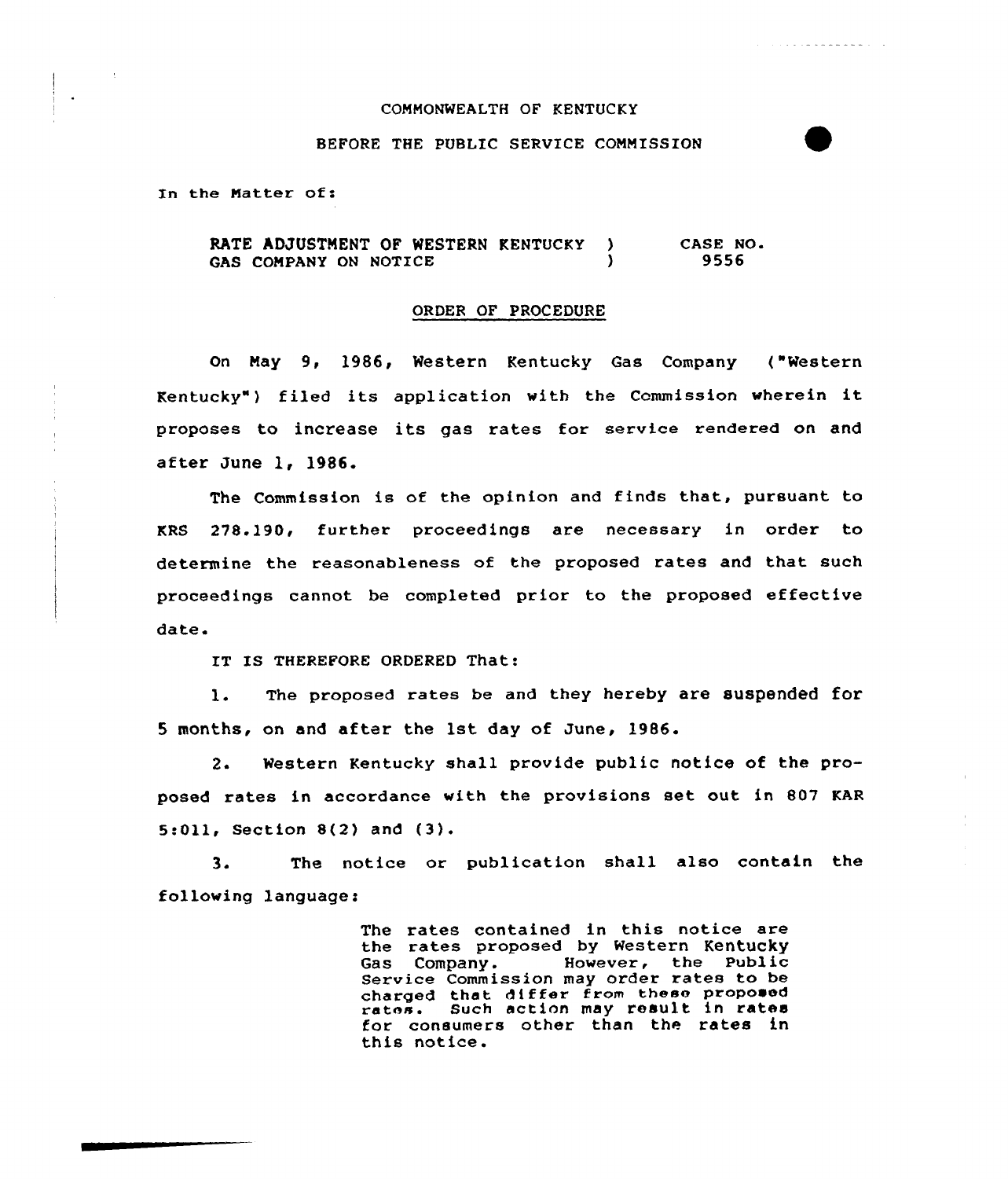The procedural schedule listed in Appendix <sup>A</sup> shall be  $\Delta$ . followed.

5. All requests for information and responses thereto shall be appropriately indexed. All responses shall include the name of the witness who will be responsible for responding to the questions related to the information provided, with copies to all parties of record and 12 copies to the Commission.

6. Western Kentucky shall give notice of the hearing in accordance with the provisions set out in S07 KAR 5:011, Section  $8(5)$ .

7. Motions for extensions of time with respect to the schedule herein shall be made in writing and will be granted only upon a showing of compelling reasons.

8. Nothing contained herein shall prevent the Commission from entering further Orders in this matter.

Done at Frankfort, Kentucky, this 22nd day of May, 1986.

PUBLIC SERVICE CONNISSION

Cubare D. Hemang.

ATTEST:

 $\frac{1}{2}$ 

**Secretary**